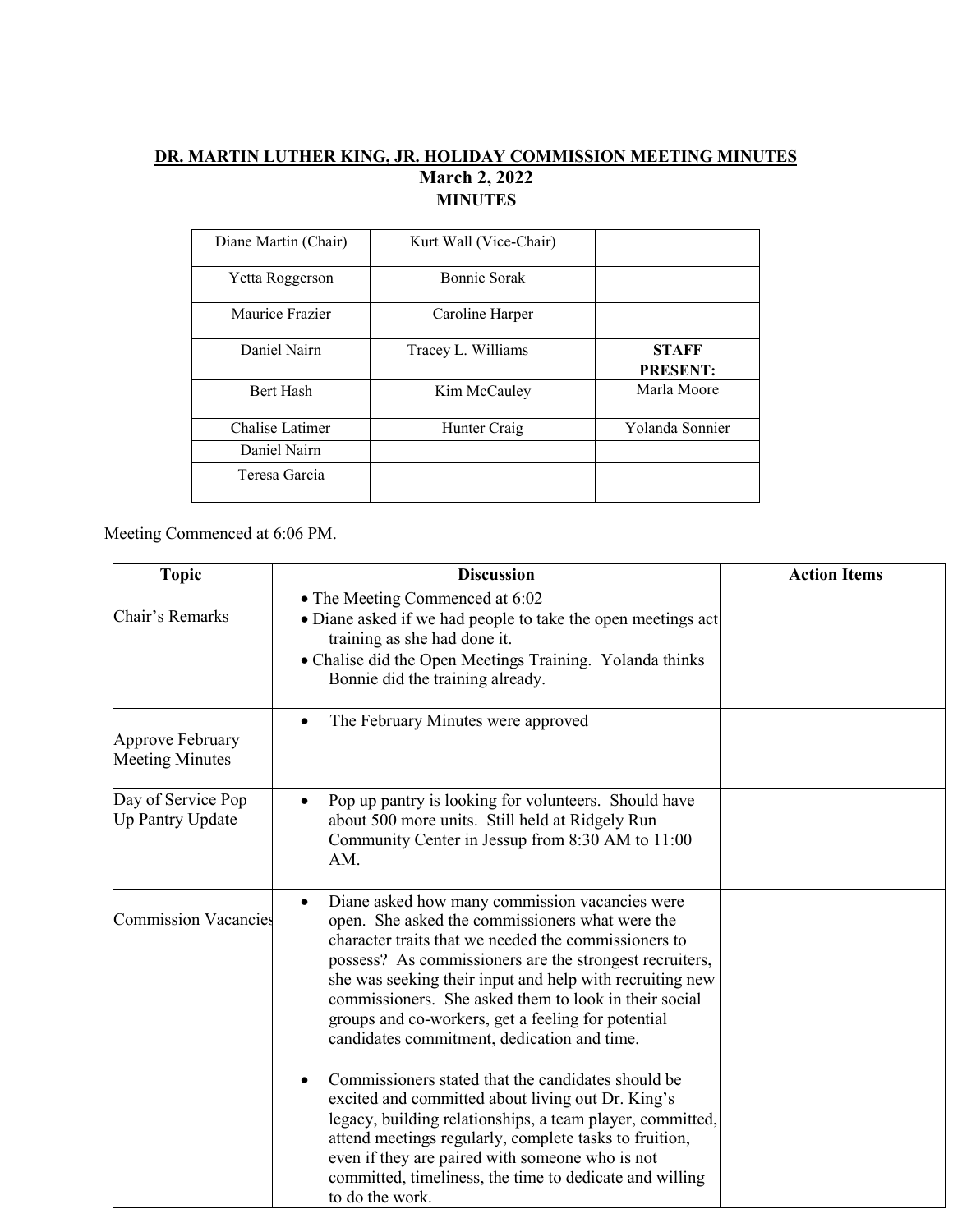|                                                                                                     | Yolanda stated that we need a student and two<br>commissioners as Caroline Harper's tenure ends in<br>March. Diane suggested that they take a moment to<br>celebrate and celebrate the service and dedication of<br>Caroline Harper. Due to our celebration being virtual,<br>Caroline was not able to work on her planning of the<br>MLK reception this year, but we honor and applaud<br>Caroline for her former service.<br>Yolanda asked if the goal was to have two student chairs<br>٠<br>or one. Diane thought it was one. Caroline stated it was<br>two. So, it was determined that they need two student<br>commissioners and perhaps Sierra could help with that.                                                                                                                                                                                                                                                                                                                                                                                                                                                                                                                                                                                                                                                                                                                                                                                                                                                                                                                                                                                                                |  |
|-----------------------------------------------------------------------------------------------------|--------------------------------------------------------------------------------------------------------------------------------------------------------------------------------------------------------------------------------------------------------------------------------------------------------------------------------------------------------------------------------------------------------------------------------------------------------------------------------------------------------------------------------------------------------------------------------------------------------------------------------------------------------------------------------------------------------------------------------------------------------------------------------------------------------------------------------------------------------------------------------------------------------------------------------------------------------------------------------------------------------------------------------------------------------------------------------------------------------------------------------------------------------------------------------------------------------------------------------------------------------------------------------------------------------------------------------------------------------------------------------------------------------------------------------------------------------------------------------------------------------------------------------------------------------------------------------------------------------------------------------------------------------------------------------------------|--|
| 2022 Celebration and<br>Day of Service<br><b>Update from High</b><br>School Food Drive<br>Committee | Hunter was late and Sierra did not attend so we did not<br>get this update.                                                                                                                                                                                                                                                                                                                                                                                                                                                                                                                                                                                                                                                                                                                                                                                                                                                                                                                                                                                                                                                                                                                                                                                                                                                                                                                                                                                                                                                                                                                                                                                                                |  |
| Discussion of<br><b>Commission Retreat</b>                                                          | Diane discussed the last time the commissioners met for<br>$\bullet$<br>retreat and what they discussed. She asked if anyone<br>had memories about the commitments they made. Or<br>any recollections.<br>Bert said that it was nice for the group to get together<br>$\bullet$<br>and get to know each other.<br>Danie said it was great that they got together, and it was<br>$\bullet$<br>great to sit down and brainstorm, set goals and projects<br>and learn about other commissioners and their<br>contributions to the commission. He felt it was<br>extremely productive.<br>Yolanda remembered that they discussed if there would<br>$\bullet$<br>be another retreat and what would be the time frame.<br>Diane asked if there was anything special that occurred<br>٠<br>that day.<br>Bert remembered the game that Teresa played with the<br>٠<br>commission and it was fun.<br>Diane reminded the commissioners that they had agreed<br>$\bullet$<br>to start early so they can finish early. But it was<br>important that they found out what each subcommittee<br>did and what those processes entailed. It was<br>information that all needed to know so they could meet<br>deadlines.<br>Yolanda asked if they were doing a retreat this year? If<br>٠<br>so, they need to discuss dates so they could plan for it.<br>The motion to have an MLK retreat this year was<br>$\bullet$<br>passed.<br>Dates were suggested. They voted to do it outdoors at<br>$\bullet$<br>one of the outdoor pavilions on May 14 <sup>th</sup> with lunch<br>starting at 12:00 PM and commencing at 1:00 PM to<br>3:30 PM.<br>Yolanda asked for people to send catering ideas to Marla<br>٠ |  |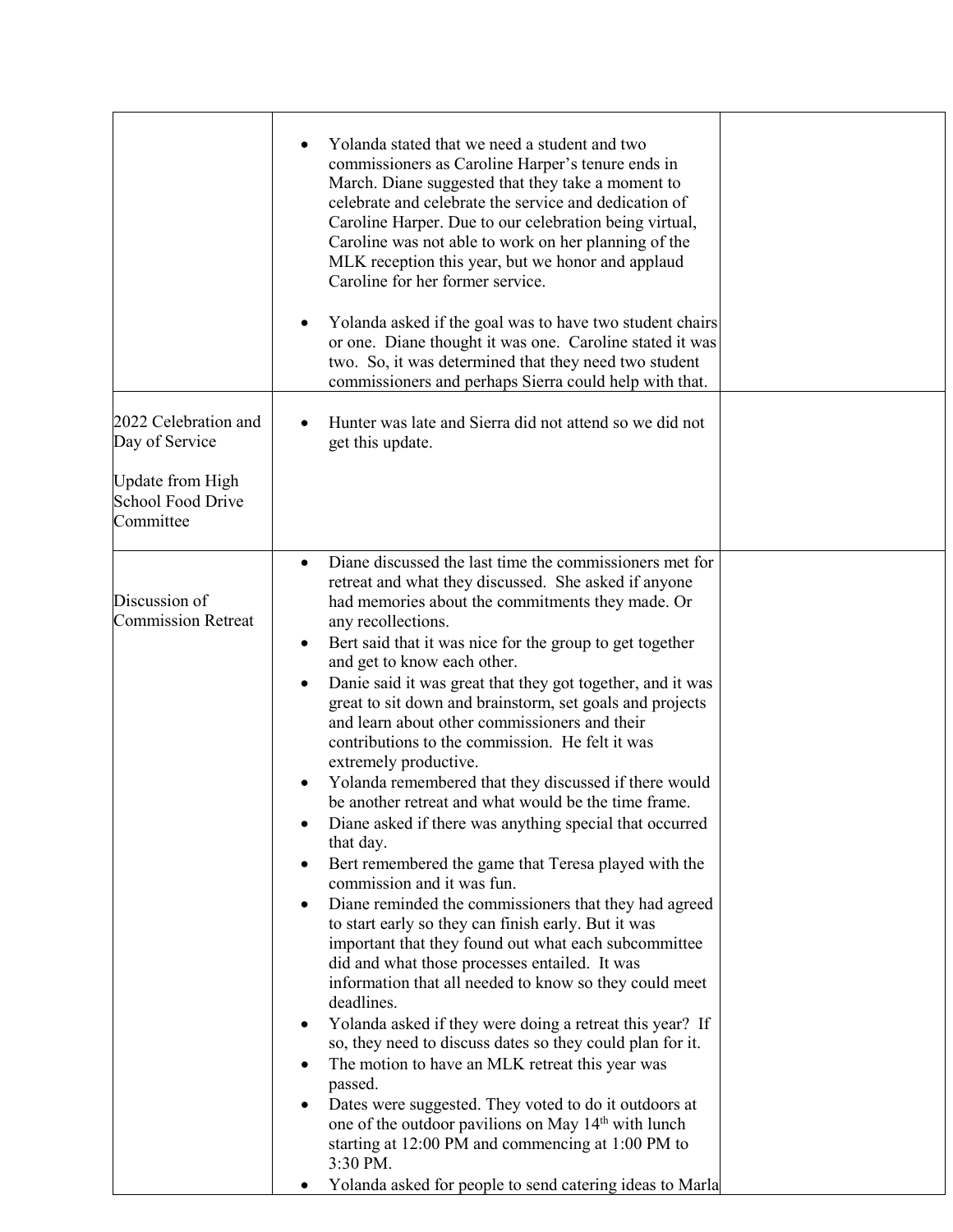|                                                                                                    | and herself.                                                                                                                                                                                                                                                                                                                                                                                                                             |  |
|----------------------------------------------------------------------------------------------------|------------------------------------------------------------------------------------------------------------------------------------------------------------------------------------------------------------------------------------------------------------------------------------------------------------------------------------------------------------------------------------------------------------------------------------------|--|
| 2023 Celebration and<br>Day of Service<br>a. Committee<br>Assignments and<br>Appointment of Chairs | Yolanda took suggestions for the chair via Webex.<br>$\bullet$<br>Diane and Bert received nominations for chair. Diane<br>accepted it and Bert did not. He wants an opportunity<br>for someone else to be in the role to better the<br>organization. She then asked for nominations from the<br>floor. Someone nominated Bonnie from the floor.                                                                                          |  |
| b. Discussion and vote<br>on MLK Theme and                                                         | Bonnie declined the nomination. At this point, Diane<br>was on the ballot and was elected to serve as MLK<br>Chair.                                                                                                                                                                                                                                                                                                                      |  |
| <b>Essay Question</b><br>c. Initial<br>Recommendations                                             | Yolanda took nominations for Vice-Chair via Webex.<br>٠<br>We had 5 nominations for Vice-Chair: Kurt (Accepted),<br>Bonnie (Declined), Kim (Declined), Tracey (Decline),<br>Yetta (Declined). Hunter was nominated but he is not in<br>the meeting. Kurt was elected Vice-Chair.                                                                                                                                                         |  |
|                                                                                                    | Yolanda took nominations for secretary via Webex.<br>٠<br>Nominees were Teresa (Accepted), Kim(Declined),<br>Yetta (Declined), Bonnie (Declined), Hunter (Not<br>Present), Daniel (Decline).                                                                                                                                                                                                                                             |  |
|                                                                                                    | Marla questioned why there was a secretary if they had<br>$\bullet$<br>not been taking notes. Yolanda stated that the<br>commission would have to define the role. If it meant<br>taking minutes or handling group correspondence?                                                                                                                                                                                                       |  |
|                                                                                                    | Teresa was elected as commission secretary.<br>Yolanda congratulated the officers and asked if Madam<br>$\bullet$<br>Chair could explain what the roles and responsibilities of<br>the Secretary for the OHRE's clarification. Tracey<br>asked if it was required that OHRE had to do the<br>minutes and the agenda, if so when they were due? Or if<br>it was possible that the Secretary just handled the<br>community correspondence. |  |
|                                                                                                    | Yolanda asked if the secretary had taken minutes in the<br>$\bullet$<br>past. Bert and Tracey said yes. Teresa asked about the<br>format and template for the minutes and indicated that<br>she would handle that responsibility. Marla stated that<br>she would work with Teresa moving forward.                                                                                                                                        |  |
|                                                                                                    | <b>Chairs for the MLK Committees were elected.</b><br>Living the Dream: Co-Chairs: Teresa and Yetta,<br>$\bullet$<br>Member: Diane                                                                                                                                                                                                                                                                                                       |  |
|                                                                                                    | Essay Contest: Chalise Latimer (Co-Chair) and Diane<br>٠<br>Martin                                                                                                                                                                                                                                                                                                                                                                       |  |
|                                                                                                    | Oratory: Daniel (Chair) and Tracey<br>$\bullet$                                                                                                                                                                                                                                                                                                                                                                                          |  |